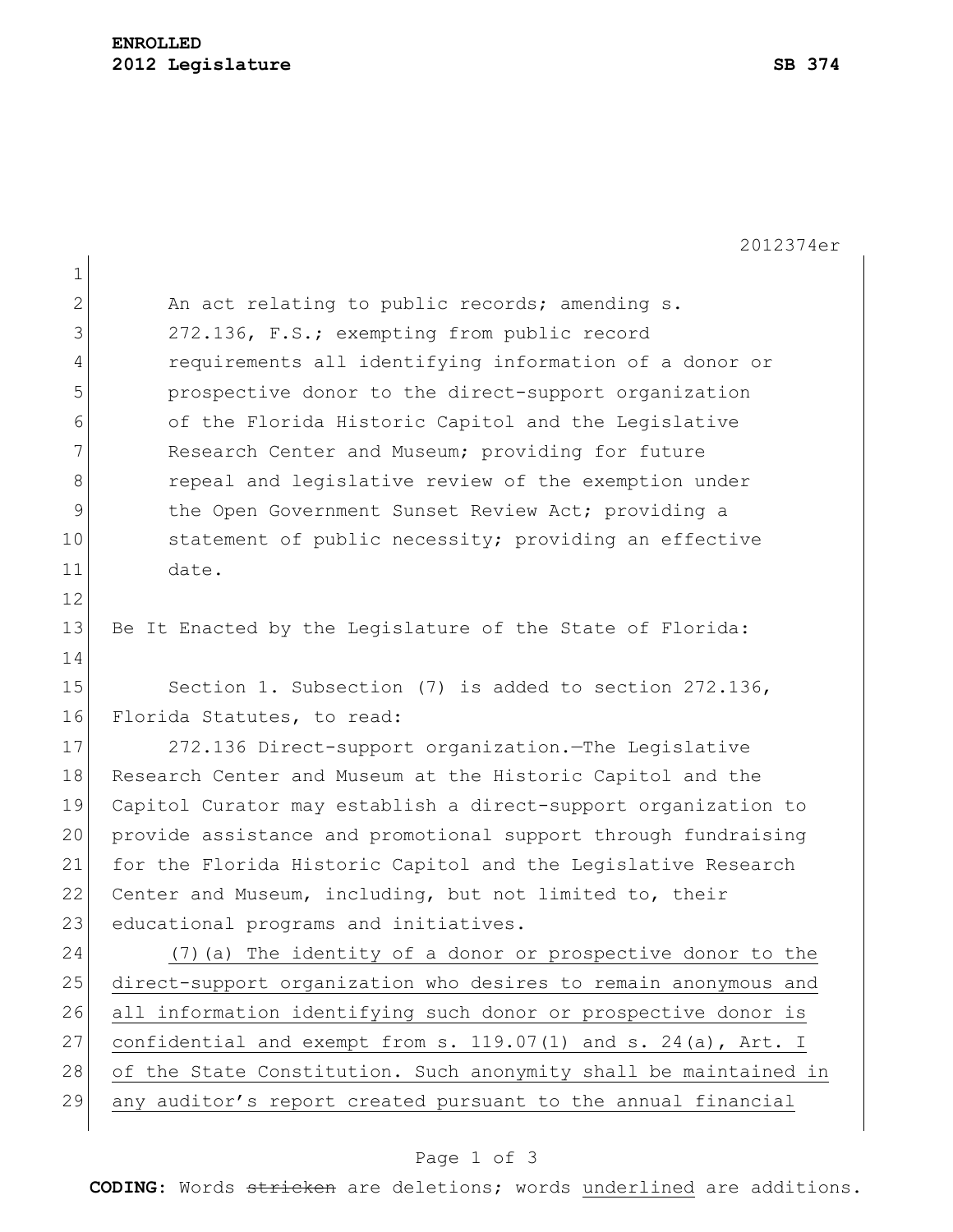2012374er 30 audit required under subsection (5). 31 (b) This subsection is subject to the Open Government 32 Sunset Review Act in accordance with s. 119.15 and shall stand 33 repealed on October 2, 2017, unless reviewed and saved from 34 repeal through reenactment by the Legislature. 35 Section 2. The Legislature finds that it is a public 36 necessity that information identifying a donor or prospective 37 donor to the direct-support organization for the Florida 38 Historic Capitol and the Legislative Research Center and Museum 39 be made confidential and exempt from public records requirements 40 if such donor or prospective donor desires to remain anonymous. 41 In order to encourage private support for the direct-support 42 organization, it is a public necessity to promote the giving of 43 gifts to, and the raising of private funds for, the acquisition, 44 renovation, rehabilitation, and the programming and preservation 45 of the Florida Historic Capitol and the Legislative Research 46 Center and Museum. An essential element of an effective plan for 47 promoting the giving of private gifts and the raising of private 48 funds is the need to protect the identity of prospective and 49 actual donors who desire to remain anonymous. If the identity of 50 prospective and actual donors who desire to remain anonymous is 51 subject to disclosure, there is a chilling effect on donations 52 because donors are concerned about disclosure of personal 53 information leading to theft and, in particular, identity theft, 54 including personal safety and security. Therefore, the 55 Legislature finds that it is a public necessity to make 56 confidential and exempt from public records requirements 57 information that would identify a donor or prospective donor to 58 the direct-support organization for the Florida Historic Capitol

## Page 2 of 3

**CODING**: Words stricken are deletions; words underlined are additions.